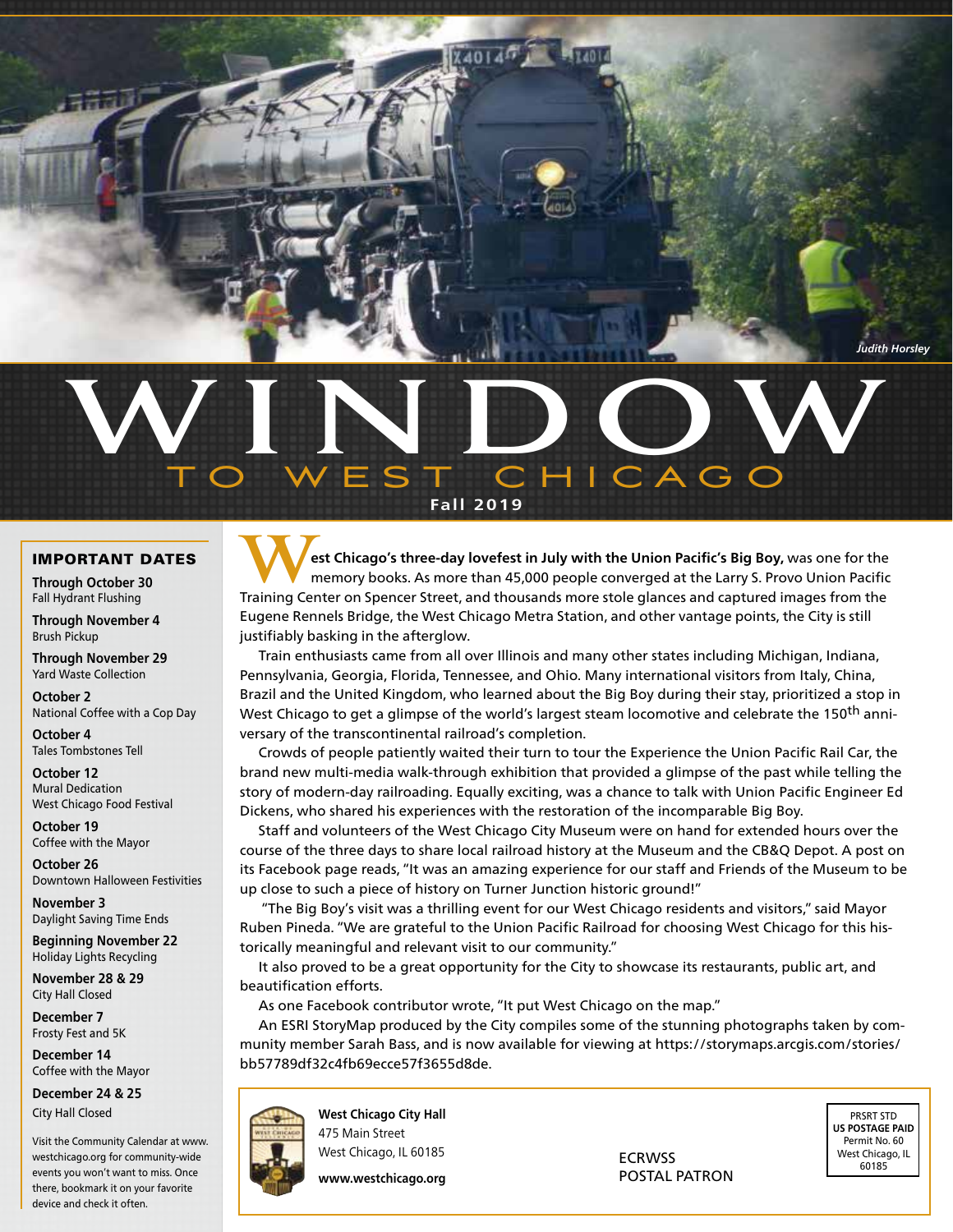As we enter the season of *thanks and giving,* I'd like to share my gratitude for the giving spirit of our community – a community filled with people and programs that strive to make a difference. The **2019 Community Profile**, which may be found on the City's website under About/America in Bloom, illustrates the transformative work of some of the progressive programs shaping our community. Some of the highlights follow below, and I encourage you to read the full Profile. You will come away feeling a sense of gratitude for being a part of our caring community:

Mayor

- • The work of **DuPage Habitat for Humanity** (DHFH), a locally run affiliate of Habitat for Humanity International, began here with the build-out of the affiliate's first home in West Chicago. The family, for which the home was built in 1995, has raised three generations since then and has now paid off its affordable mortgage. Since then, DHFH has served 25 families in West Chicago, most recently finishing a single-family subdivision of 11 homes located on Sherman and West Pomeroy.
- **• Educare West DuPage** is a state-of-the-art early childhood school that gives under-resourced young children and their families in West Chicago a strong start for a successful future. The comprehensive program incorporates what science says young children need to flourish. It serves 193 children from birth to five-years old and their families in a model early learning school.
- **• Healthy West Chicago** is moving the needle at improving access to an optimal state of health and wellness for residents. It just announced its partnership with the national nonprofit **Share Our Strength** to offer **Cooking Matters®** in West Chicago, a program that empowers families to shop for and cook healthy, affordable, and delicious meals as part of the **No Kid Hungry®** campaign. Culinary and nutrition experts lead cooking and nutrition courses and shopping matters grocery store tours for the community.
- Four organizations working together have provided a new home for **Neighborhood Food Pantries West Chicago**. The 5,700 square foot building at 123 Fremont Street was purchased by **the Risch-Dieckmann Family Foundation** and gifted, along with a cash donation for building repairs and renovations, to **St. Michael's United Church of Christ.** The **legacy members from the First Congregational Church of West Chicago** have made a significant cash donation to St. Michael's United Church of Christ to renovate and equip the property.
- **• WeGrow Dreams** provides people with disabilities the opportunity to lead fulfilling lives and to train and work in a supportive,

safe and caring environment while producing and providing products and services to the community. In this pursuit, the organization honors the concepts of human dignity, respect, hard work, fellowship and friendship.



• Since it was founded in 1982 as a volunteer organization, the **West Chicago Prairie** 

**Stewardship Group** has been supporting the Forest Preserve District of DuPage County by assisting with important functions that keep the Prairie a pristine treasure in our community.

 **Respectfully, Ruben Pineda**

## FROM THE **WAVOF CONSUMING STAKENOTE**

**As winter approaches,** please do your part to keep our community looking great byfollowing these property maintenance tips. Every little bit helps.



- Maintain the alley next to your property free from tall grass/ weeds and debris
- Place branches at the curb ONLY on the weekend prior to the first week of a brush collection month (May to November)
- Park on hard surfaces only (and never on the grass)
- Ensure all vehicles parked outside have current plates and are in operable condition
- Relocate RVs and boats parked on the driveway to an approved surface in the backyard or other storage facility (after October 15, 2019)
- Store refuse containers out of public view

### **Permits for Fall Home Improvements**

If the colder weather has you planning any exterior improvements to your home, please remember that permits are always required for siding and/or roofs. Permits for windows or doors are only required if you expand or reduce the size of the existing openings.

### **2020 City Renewals – Due by December 31, 2019**

Annual Business Registration - Please renew your organization's business registration by completing the registration form and paying the \$30.00 renewal fee. Around October 1, 2019, businesses will be mailed the required renewal form, or may opt to renew registration online at: http://westchicago.org/business-registration/.

Residential Rental Licensing - If you own a rental property in the City, please remember to renew your license(s) by the end of the year. Renewal information will be mailed by November 1, 2019, but the necessary renewal form(s) are also on the City's website. For buildings with three or more units, please contact the Community Development Department at (630) 293-2200 x141 for the cost of the annual license fee.

### **Explore the Field of Law Enforcement**

The West Chicago Police Department has established an Explorer Post to offer young men and women insight into the field of law enforcement. Explorers will learn about duties and responsibilities of police personnel. Planned training topics will include: traffic stops, first aid, the use of force, crime scene investigation, and special operations.



Explorers must be at least 14 (and have completed 8th grade) years of age, but not yet 21, live within West Chicago School District 33 and 94 boundaries, and have a genuine interest in law enforcement. Anyone interested can contact Community Relations Officer Robyn Nielsen at (630) 293-2222 or RNielsen@westchicago.org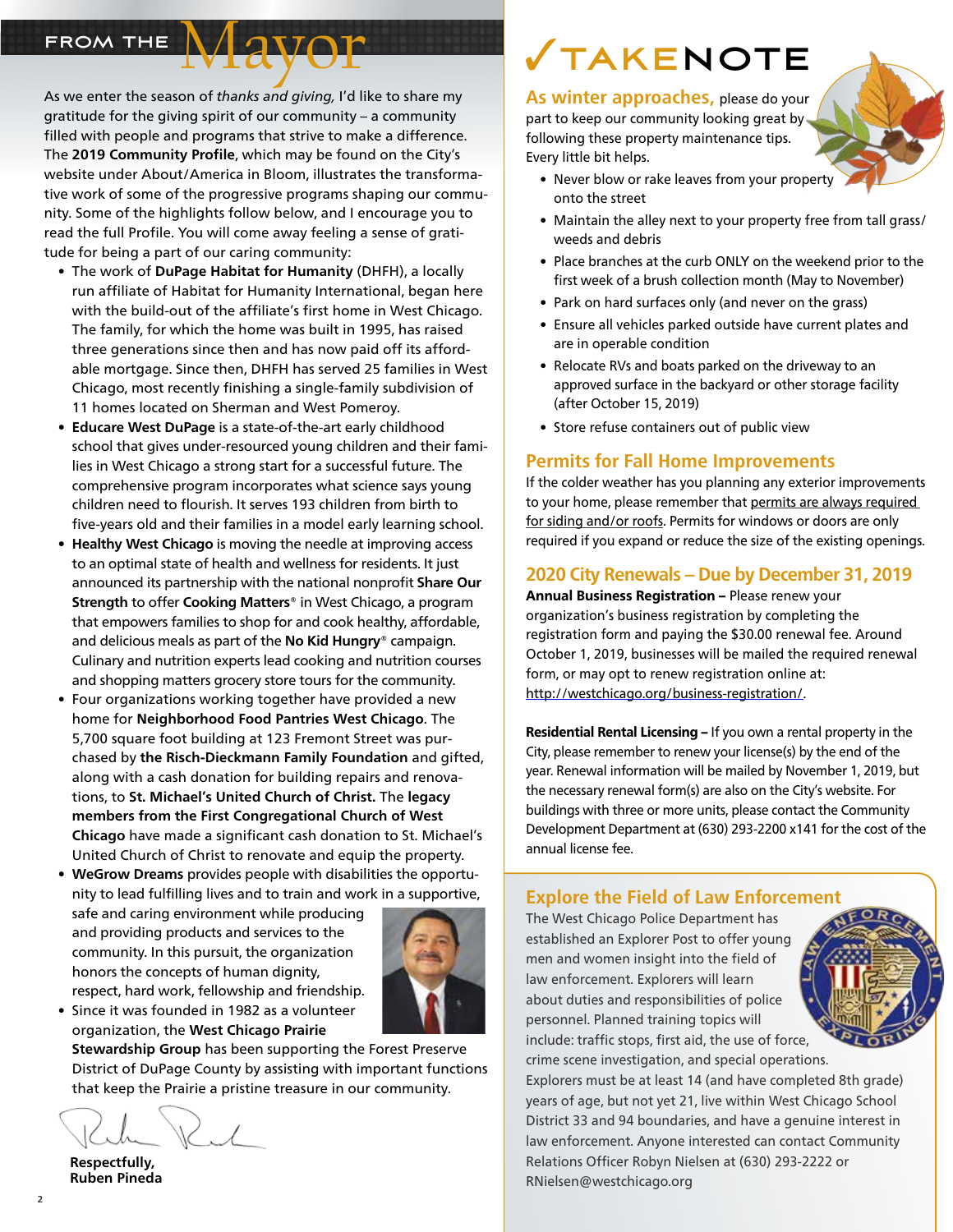# $\operatorname{Art\&CulterY\,200} \atop \text{A}{\text{Lur}}$

103 W. Washington Street • (630) 293-9550 • www.gallery200.org **Gallery Theater**  129 Main Street • (630) 234-5919 • www.gallerytheaterstudio.org

**The month of October is being celebrated as Arts DuPage Month** in West Chicago and in many surrounding DuPage County communities. A Proclamation will be read at the upcoming City Council meeting listing the benefits received through the arts, culture and humanities. The list includes the enrichment of civic life, the improvement to the local economy, the increase in tourism, and the profoundly positive influence on the education of our children.

In fact, according to Arts DuPage, research shows that the arts help to foster discipline, creativity, imagination, selfexpression, and problem solving skills while also helping to develop a heightened appreciation of beauty and crosscultural understanding.

Here in West Chicago, the arts are doing that and more.

The *2019 Banner Art Exhibit,* themed *Love*, brought beauty, color, and vitality to Main Street for residents and visitors throughout the summer. They were a big hit among the thousands who flocked to West Chicago for the Union Pacific's Big Boy visit (more on page 1).



*Artwork by Laurie Parker*

The overwhelming success of *The Butterfly Effect*, a public art project of 36 artist-designed butterflies scattered throughout the community, has Commission members already wondering what's next – frogs, bees, or something entirely different that builds on the enthusiastic response shared by community members. All butterflies move downtown this month and will be on display at the West Chicago Food Fest on **Saturday, October 12, 2019**, where many will be included in a **Silent Auction to benefit future art projects.** 

The Cultural Arts Commission is currently coordinating a **Mural Dedication**  for acclaimed Mayan artist **Juan Chawuk's City-commissioned work** which will be unveiled on October 12, 2019 at **10:00 a.m. at the Supermercado Tampico building, 516 Main Street**. The mural is yet another nod to West Chicago's celebration of *The Year of the Butterfly*, as it depicts the ephemeral beauty of a fragile creature and a moment in time.

Local artists have found a supportive home in West Chicago. **Lewis Achenbach** currently has a curated collection of his artwork hanging at City Hall; **Buddy Plumlee** is featured at Kindred Coffee through October 2, 2019; and a new creative voice, **Giovanni Arellano**, received tremendous positive support from the Facebook community for the mural he created for the broken front window of Gallery 200. More details of all three artists may be found at **www.westchicago.org** by searching the artists' name.

**Upcoming Featured Artist shows at Gallery 200** will include the *FALL INTO*  ART show to be held during the month of October. Everyone is invited to the **Opening Reception on Friday, October 4, 2019 from 6:00 - 9:00 p.m.** with light refreshments served. **Sue Tripp, Valerie Baxter, Mindy Milan, and Rita Skarha**, who work across the bench from each



*Giovanni Arellano with his mural at Gallery 200*

other and share the same kiln, bring **unique fused glass art** to Gallery 200 in the **month of November**; and **December**  brings the ever-popular *Small Gift of Art Show* where a group of Gallery artists display and sell lovingly handcrafted and one-of-a-kind pieces of art right in time for holiday gift-giving. The show opens on **Friday, December 6, 2019 from 6:00 – 9:00 p.m.**

The arts are shaping our community identity in very profound ways.



*Artwork by Britta Renwick*